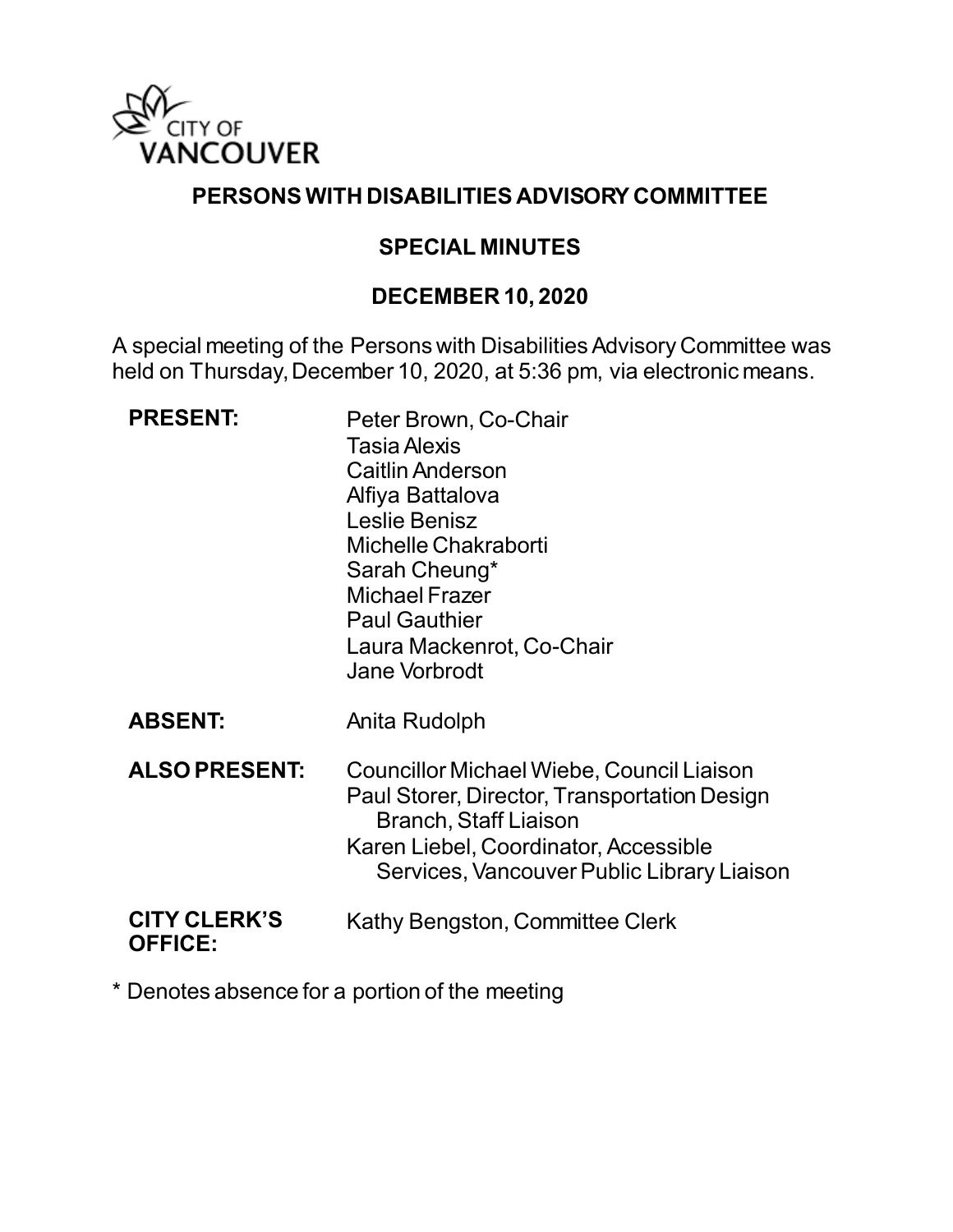## **WELCOME**

The Co-Chair acknowledged we are on the unceded territories of the Musqueam, Squamish, and Tsleil-Waututh Nations.

### **Leave of Absence Requests**

None.

# **1. Motion – Broadway Subway Extension**

MOVED by Michael Frazer SECONDED by Caitlin Anderson

### WHEREAS

- 1. The Persons with Disabilities Advisory Committee (PDAC) has identified the need for TransLink to have available starting on opening day, universally accessible gender-neutral public washrooms and paired elevators within all stations of the Millennium Broadway Extension, as outlined in the motions passed by the Persons with Disabilities Advisory Committee on September 7, 2017 and January 23, 2020. This last motion was passed based upon communications received from the Province to the effect that there would be operational washrooms in all six stations;
- 2. These concerns were outlined in further detail in a letter from the Persons with Disabilities Advisory Committee to Kevin Desmond, Chief Executive Officer of TransLink dated September 8, 2020;
- 3. In his reply to the Persons with Disabilities Advisory Committee, dated October 30, 2020, Mr. Desmond advised that subject to funding for operating costs, only Broadway-City Hall and Arbutus stations would have space allotted for universally accessible washrooms.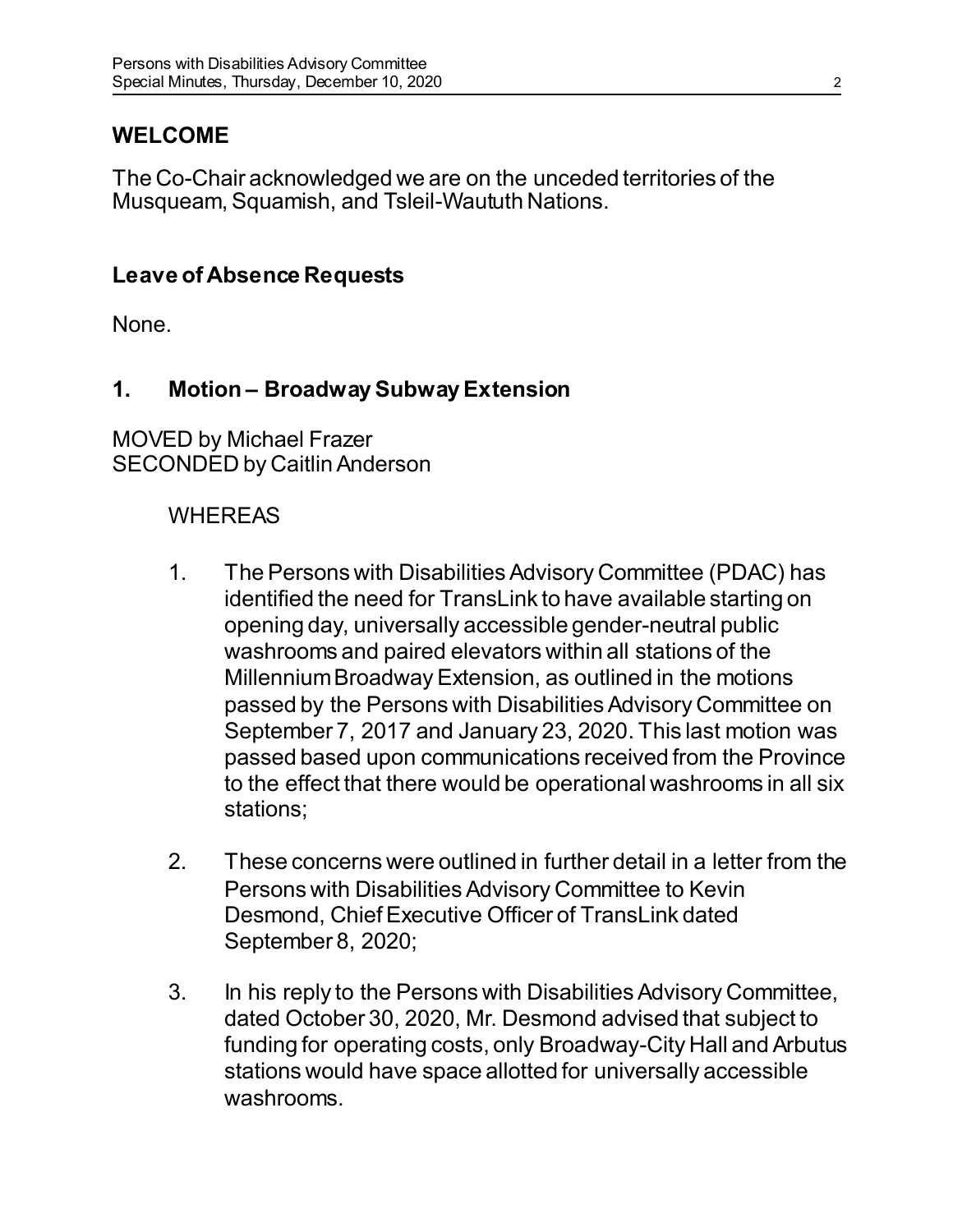- 4. Further, Mr. Desmond indicated that, outside of the Broadway-City Hall station, ridership forecasts did not support a commitment to paired sets of elevators, including at the crucial future Oak-Vancouver General Hospital (VGH) station which will service several important medical agencies along the West 10 Avenue Health Precinct (e.g. Vancouver General Hospital, BC Cancer Agency, The Arthritis Society, Eye Care Centre, Blusson Spinal Cord Centre);
- 5. Persons with Disabilities Advisory Committee is of the opinion that the rational for excluding the other stations is not forward facing, fails to both acknowledge the needs of their whole ridership, and misses the opportunity to fulfill accessible goals put forward in TransLink's Access Transit Strategy, the current development of the Provincial Accessibility Act by the BC government and the City of Vancouver's commitment to the development of an Accessible City Strategy;

THEREFORE BE IT RESOLVED THAT the Persons with Disabilities Advisory Committee (PDAC) write the following letters:

- A. A letter to Mayor Kennedy Stewart, requesting that he write to the Mayors' Council, identifying, as a priority, starting on opening day, the inclusion of universally accessible gender-neutral washrooms and paired sets of elevators within all six stations of the Millennium Broadway Extension;
- B. Letters to municipal disability advisory committees throughout Metro Vancouver informing them of the current situation, PDAC's concerns; and PDAC's commitment to let stakeholders and decision makers aware of how these decisions would affect persons with disabilities; and